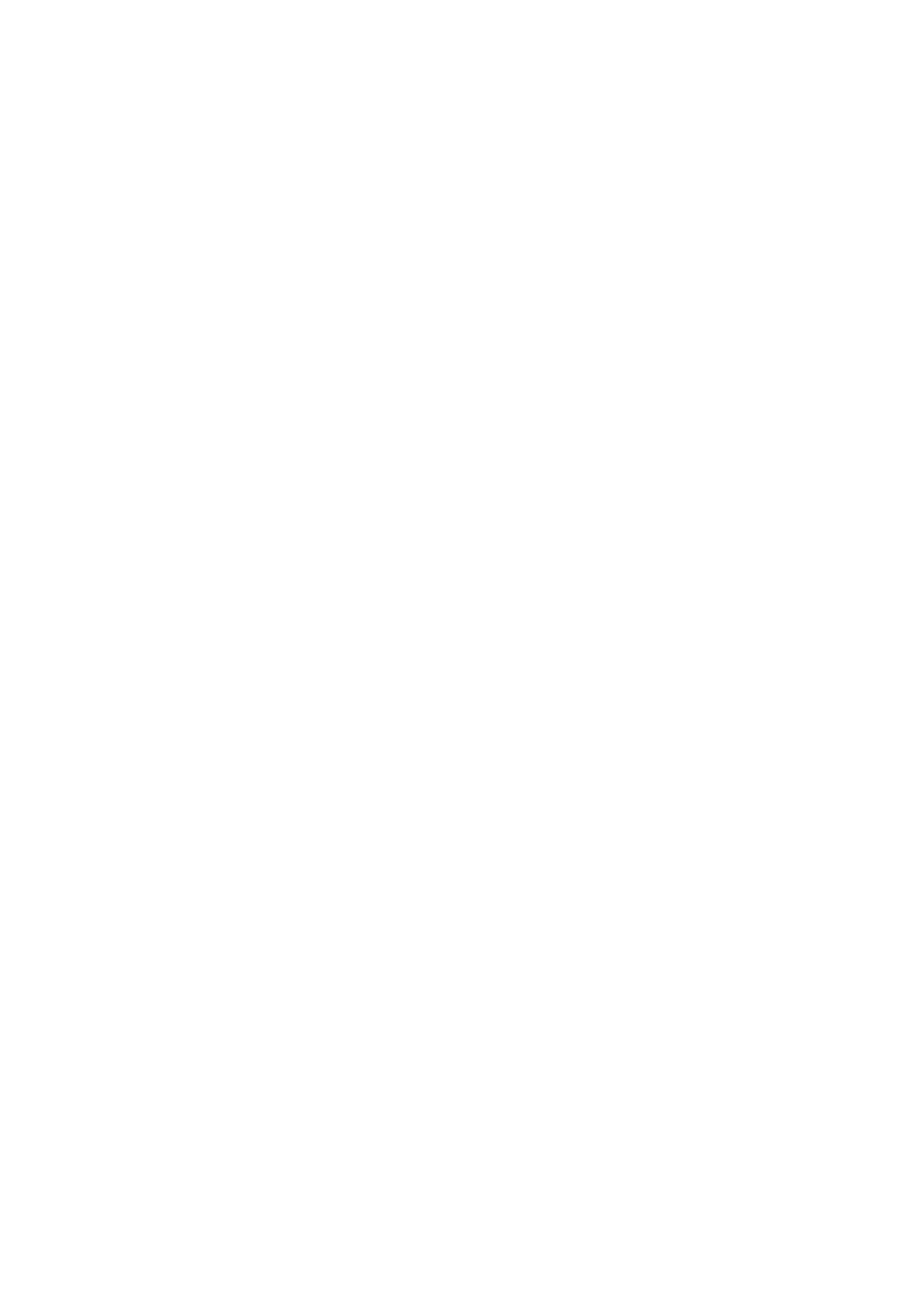## **Part 4(c) – Budget and Policy Framework Procedure Rules**

#### **1. The Framework for Executive Decisions**

- **1.1** The Council will be responsible for the adoption of its Budget and Policy Framework as set out in Article 4. Once a Budget or a Policy Framework is in place, it will be the responsibility of the Executive to implement it.
	- **(a)** The Executive will publicise at the Council's offices and on its web-site (as an adjunct to the Forward Plan) a Timetable for making proposals to the Council for the adoption of any plan, strategy or budget that forms part of the Policy and Budget Framework and its arrangements for consultation after publication of Initial Proposals.

The consultation period on the initial proposals of the Executive shall be not less than 3 weeks and the relevant Scrutiny Committee(s) shall be given the opportunity to consider and comment on these Initial Proposals.

- **(b)** At the end of the consultation period referred to in (a) the Executive shall consider any responses received from a Scrutiny Committee(s) or any other person or body and take such responses into account in drawing up Firm Proposals for direct submission to the Council. These Firm Proposals will reflect the comments made by consultees and the Executive's response.
- **(c)** Once the Executive has approved the firm proposals, the Chief Executive and the Monitoring Officer will refer them at the earliest opportunity to the Council for decision.
- **(d)** In reaching a decision, the Council may adopt the Executive's proposals, amend them, refer them back to the Executive for further consideration, or in principle, substitute its own proposals in their place.
- **(e)** If it accepts the recommendation of the Executive without amendment, the Council may make a decision which has immediate effect. Otherwise, it may only make an in-principle decision. In either case, the decision will be made on the basis of a simple majority of votes cast at the meeting.
- **(f)** The decision will be publicised in accordance with Article 4 and a copy shall be given to the Leader.
- **1.2** Where the Executive has submitted a draft plan or strategy to the Council for its consideration and, following consideration of that draft plan or strategy, the Council has any objections to it, the Council must take the action set out in paragraph **1.3** below.
- **1.3** Before the Council:
	- **(a)** amends the draft plan or strategy;
	- **(b)** approves, for the purpose of its submission to the Secretary of State or any Minister of the Crown for his approval, any plan or strategy (whether or not in the form of a draft) of which any part is required to be so submitted; or
	- **(c)** adopts (with or without modification) the plan or strategy

it must inform the Leader of any objections which it has to the draft plan or strategy and must give to him instructions requiring the Cabinet to reconsider, in the light of those objections, the draft plan or strategy submitted to it.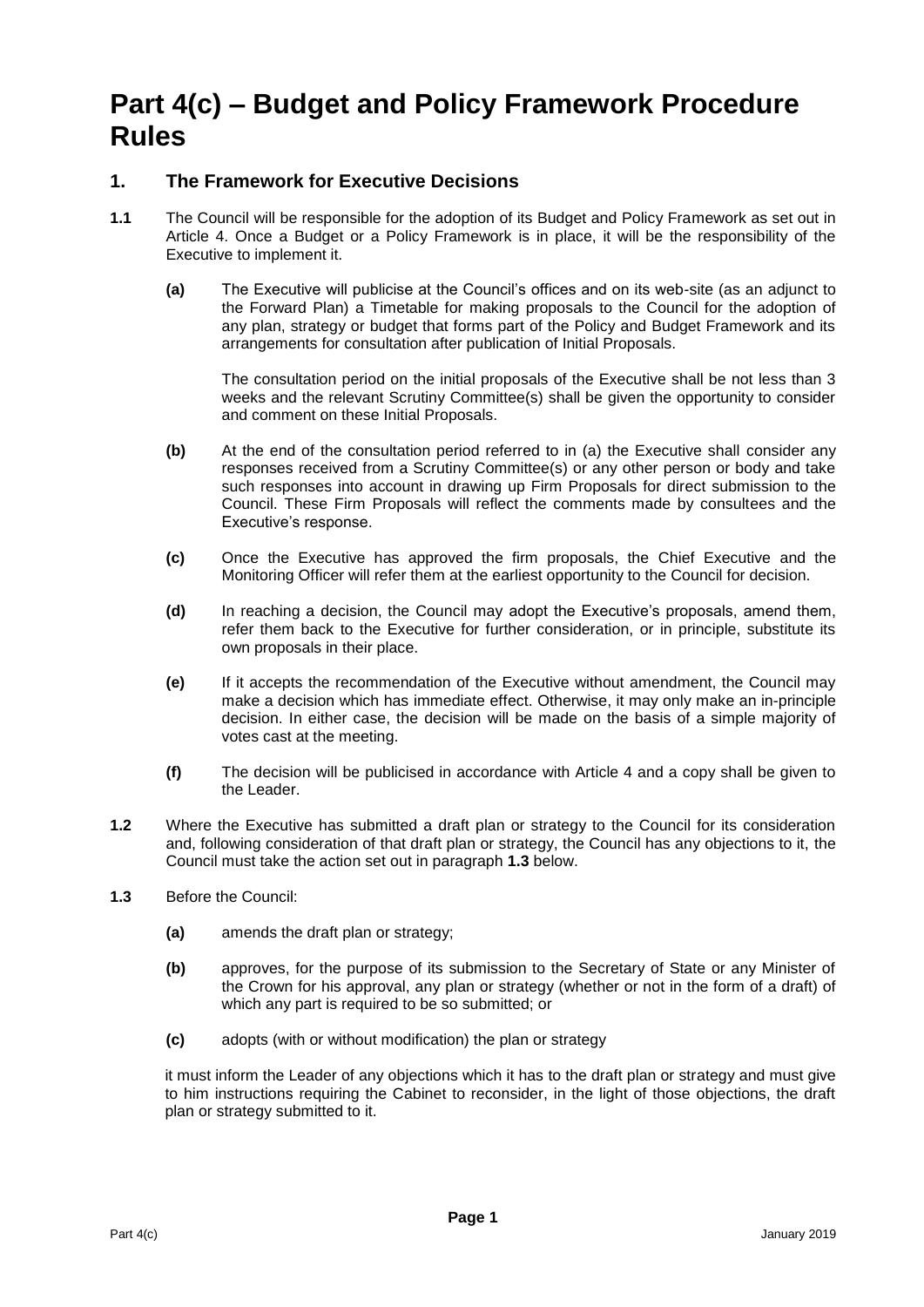- **1.4** Where the Council gives instructions in accordance with paragraph 1.3, it must specify a period of at least five working days beginning on the day after the date on which the Leader receives the instructions within which the Leader may:
	- **(a)** submit a revision of the draft plan or strategy as amended by the Cabinet (the "revised draft plan or strategy"), with the Cabinet's reasons for any amendments made to the draft plan or strategy, to the Council for its consideration; or
	- **(b)** inform the Council of any disagreement that the Cabinet has with any of the Council's objections and the Cabinet's reasons for any such disagreement.
- **1.5** When the period specified by the authority, referred to in paragraph 1.4, has expired, the Council must, when:
	- **(a)** amending the draft plan or strategy or, if there is one, the revised draft plan or strategy;
	- **(b)** approving, for the purpose of its submission to the Secretary of State or any Minister of the Crown for his approval, any plan or strategy (whether or not in the form of a draft or revised draft) of which any part is required to be so submitted; or
	- **(c)** adopting (with or without modification) the plan or strategy

take into account any amendments made to the draft plan or strategy that are included in any revised draft plan or strategy, the Cabinet's reasons for those amendments, any disagreement that the Cabinet has with any of the Council's objections and the Cabinet's reasons for that disagreement, which the Leader submitted to the Council, or informed the Council of, within the period specified.

- **1.6** Subject to paragraph 1.10, where, before 8th February in any financial year, the Cabinet submits to the Council for its consideration in relation to the following financial year:
	- **(a)** estimates of the amounts to be aggregated in making a calculation (whether originally or by way of substitute) in accordance with any of sections 32 to 37 or 43 to 49, of the Local Government Finance Act 1992;
	- **(b)** estimates of other amounts to be used for the purposes of such a calculation;
	- **(c)** estimates of such a calculation; or
	- **(d)** amounts required to be stated in a precept under Chapter IV of Part I of the Local Government Finance Act 1992

and following consideration of these estimates or amounts the Council has any objections to them, it must take the action set out in paragraph 1.7.

- **1.7** Before the Council makes a calculation (whether originally or by way of substitute) in accordance with any of the sections referred to in sub-paragraph (6)(a), or issues a precept under Chapter IV of Part I of the Local Government Finance Act 1992, it must inform the Leader of any objections which it has to the Cabinet's estimates or amounts and must give to him instructions requiring the Cabinet to reconsider, in the light of those objections, those estimates and amounts in accordance with the authority's requirements.
- **1.8** Where the Council gives instructions in accordance with paragraph 1.7, it must specify a period of at least five working days beginning on the day after the date on which the Leader receives the instructions on behalf of the Cabinet within which the Leader may:
	- **(a)** submit a revision of the estimates or amounts as amended by the Cabinet ("revised estimates or amounts"), which have been reconsidered in accordance with the Council's requirements, with the Cabinet's reasons for any amendments made to the estimates or amounts, to the Council for the Council's consideration; or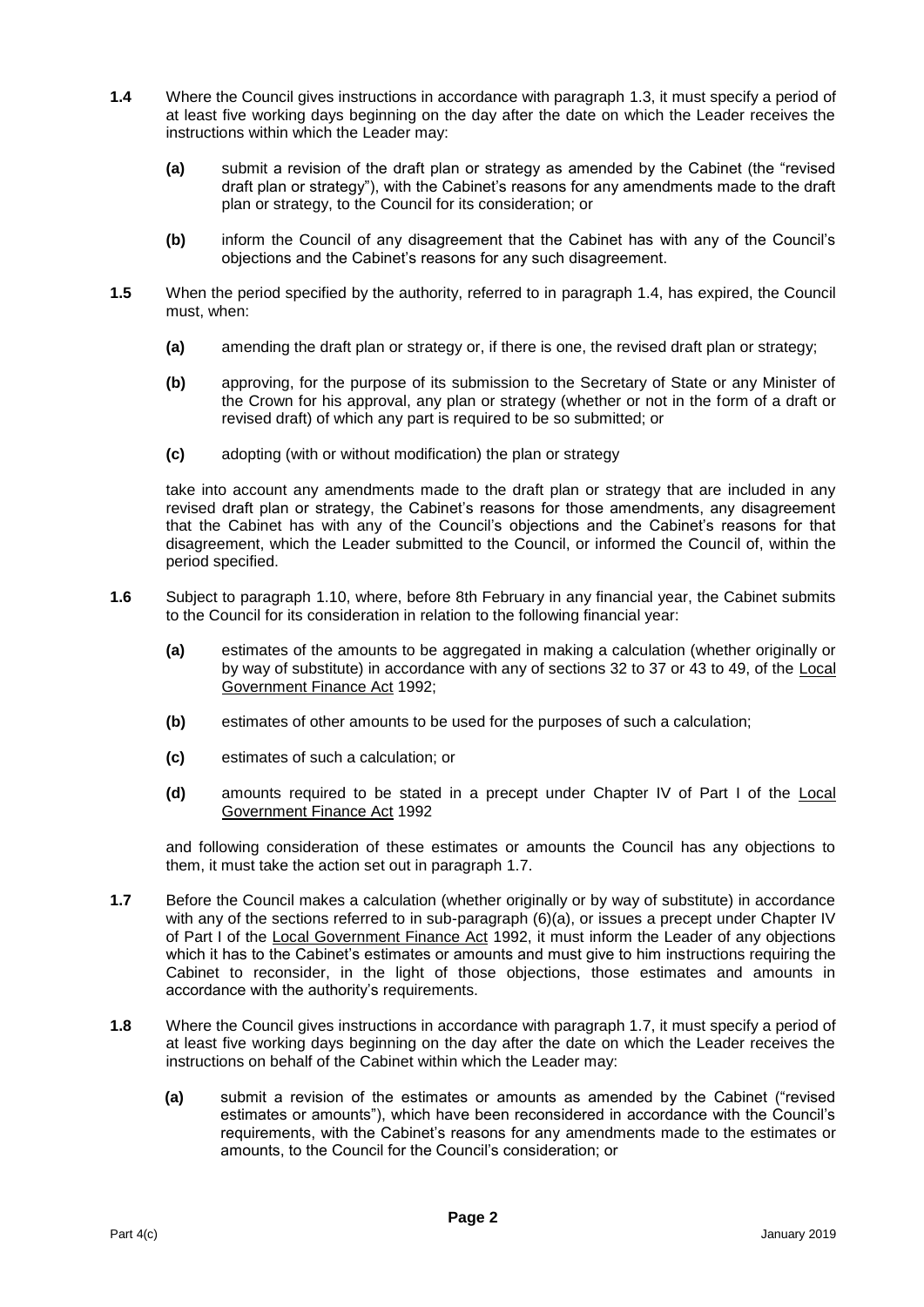- **(b)** inform the Council of any disagreement that the Cabinet has with any of the Council's objections and the Cabinet's reasons for any such disagreement.
- **1.9** When the period specified by the Council, referred to in paragraph 1.8, has expired, the Council must, when making calculations (whether originally or by way of substitute) in accordance with the sections referred to in subparagraph (6) (a), or issuing a precept under Chapter IV of Part I of the Local Government Finance Act 1992, take into account:
	- **(a)** any amendments to the estimates or amounts that are included in any revised estimates or amounts;
	- **(b)** the Cabinet's reasons for those amendments;
	- **(c)** any disagreement that the Cabinet has with any of the Council's objections; and
	- **(d)** the Cabinet's reasons for that disagreement,

which the Leader submitted to the Council, or informed the Council of, within the period specified.

- **1.10** Paragraphs 1.6 1.9 shall not apply in relation to:
	- **(a)** calculations or substitute calculations which an authority is required to make in accordance with section 52I, 52J, 52T or 52U of the Local Government Finance Act 1992; and
	- **(b)** amounts stated in a precept issued to give effect to calculations or substitute calculations made in accordance with section 52J or 52U of that Act.
- **1.11 (a)** In approving the Budget and Policy Framework, the Council will also specify the extent of virement within the Budget and degree of in-year changes to the Policy Framework which may be undertaken by the Cabinet, in accordance with these Rules (virement and in-year adjustments) and the Financial Procedure Rules in **Part 4(f)**. Any other changes to the policy and budgetary framework are reserved to the Council.
	- **(b)** The Executive will in addition to the above provisions consult the scrutiny committees regularly in the process of preparing the draft budget and draft plans and strategies and, where appropriate, stakeholders. In particular, the views of Scrutiny Committees shall be obtained before Cabinet proposals are published. In the case of the Development Plan, the Executive will consult both the Policy & Resources Scrutiny Committee and the Development Control Committee.

#### **2. Decisions outside the Budget or Policy Framework**

- **(a)** Subject to the provisions of paragraph 4 (virement) and paragraph 3 below the Executive and any officers discharging Executive functions may only take decisions which are in line with the Budget and Policy Framework. If any of these bodies or persons wishes to make a decision which is contrary to the Policy Framework, or contrary to or not wholly in accordance with the Budget approved by full Council, then that decision may only be taken by the Council, subject to paragraph 3 below.
- **(b)** If the Executive and any officers discharging Executive functions want to make such a decision, they shall take advice from the Chief Executive and / or Monitoring Officer and / or the Chief Finance Officer as to whether the decision they want to make would be contrary to the Policy Framework, or contrary to or not wholly in accordance with the Budget. If the advice of any of those officers is that the decision would not be in line with the existing Budget and / or Policy Framework, then the decision must be referred by that body or person to the Council for decision, unless the decision is a matter of urgency, in which case the provisions in paragraph 3 (urgent decisions outside the Budget and Policy Framework) shall apply.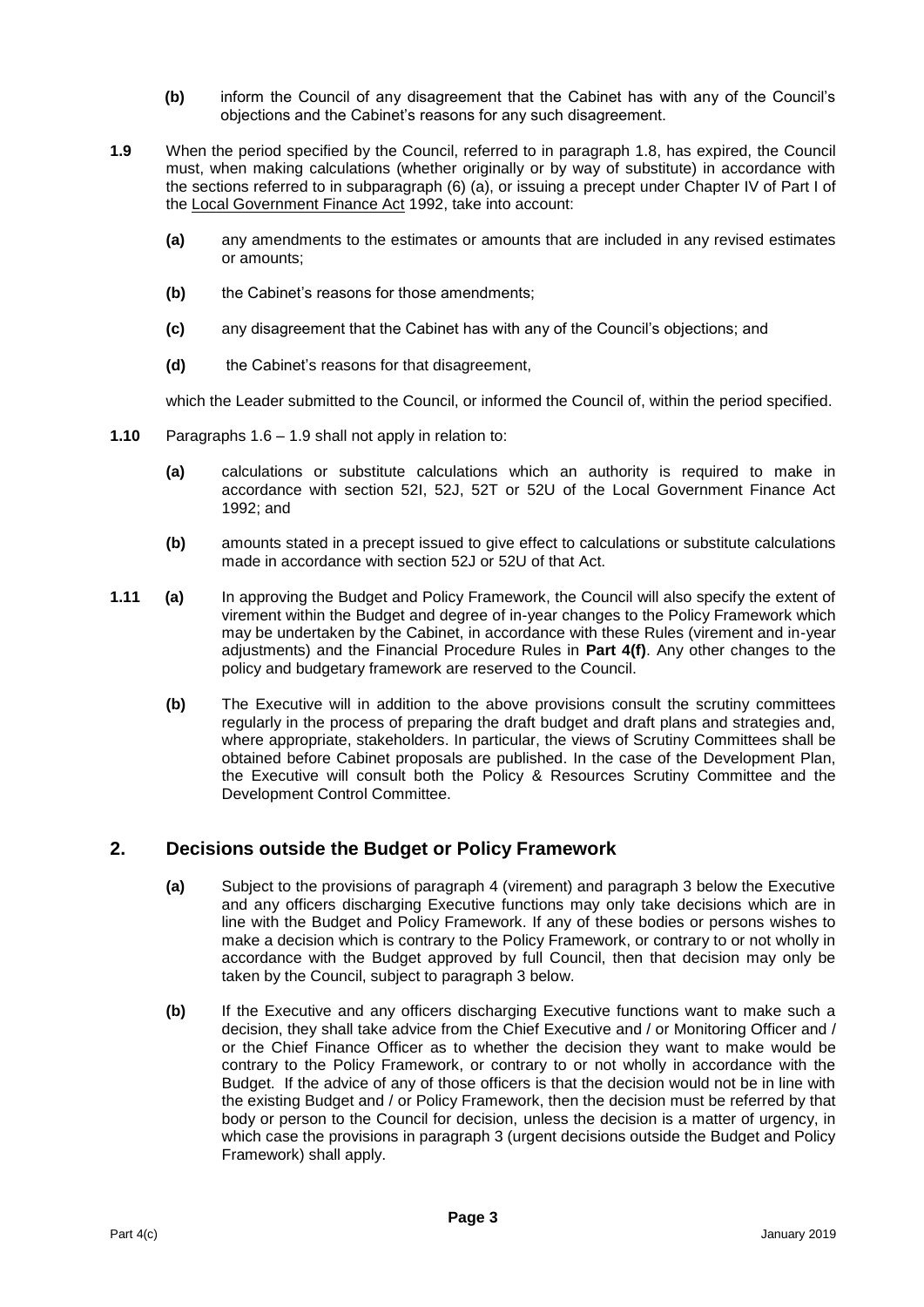#### **3. Urgent decisions outside the Budget or Policy Framework**

- **(a)** The Executive discharging Executive functions, may take a decision which is contrary to the Council's Policy Framework or contrary to or not wholly in accordance with the Budget approved by full Council if the decision is a matter of urgency. However, the decision may only be taken:
	- **(i)** if it is not practical to convene a quorate meeting of the full Council;
	- **(ii)** if the chairman of a relevant scrutiny committee agrees that the decision is a matter of urgency; and
	- **(iii)** the matter has first been discussed with the Chief Executive and the Chief Finance Officer.

The reasons why it is not practical to convene a quorate meeting of full Council and the chair of the relevant scrutiny committee's consent to the decision being taken as a matter of urgency must be noted on the record of the decision. In the absence of the chair of a relevant scrutiny committee the consent of the Mayor, and in the absence of both the Deputy Mayor, will be sufficient.

**(b)** Following the decision, the decision taker will provide a full report to the next available Council meeting explaining the decision, the reasons for it and why the decision was treated as a matter of urgency.

#### **4. Virement**

The Financial Procedure Rules in **Part 4(f)** set out the arrangements for authorising virement between budget heads. Virements of expenditure permitted under the Financial Procedure Rules shall be deemed to be expenditure within the Council's Budget.

#### **5. In-year changes to Policy Framework**

The responsibility for agreeing the budget and policy framework lies with the Council, and decisions by the Executive or officers discharging Executive functions must be in line with it. No changes to any policy and strategy which make up the policy framework may be made by those bodies or individuals except as set out in paragraphs 2, 3 and 4 above.

#### **6. Call-in of decisions outside the Budget or Policy Framework**

- **(a)** Where a scrutiny committee is of the opinion that an Executive decision is, or if made would be, contrary to the Policy Framework, or contrary to or not wholly in accordance with the Council's Budget, then it shall seek advice from the Monitoring Officer and / or Chief Finance Officer.
- **(b)** In respect of functions which are the responsibility of the Executive, the Monitoring Officer's report and / or Chief Finance Officer's report shall be to the Executive with a copy to every Councillor. Regardless of whether the decision is delegated or not, the Executive must meet to decide what action to take in respect of the Monitoring Officer's report and to prepare a report to Council in the event that the Monitoring Officer or the Chief Finance Officer conclude that the decision was a departure, and to the scrutiny committee if the Monitoring Officer or the Chief Finance Officer conclude that the decision was not a departure.